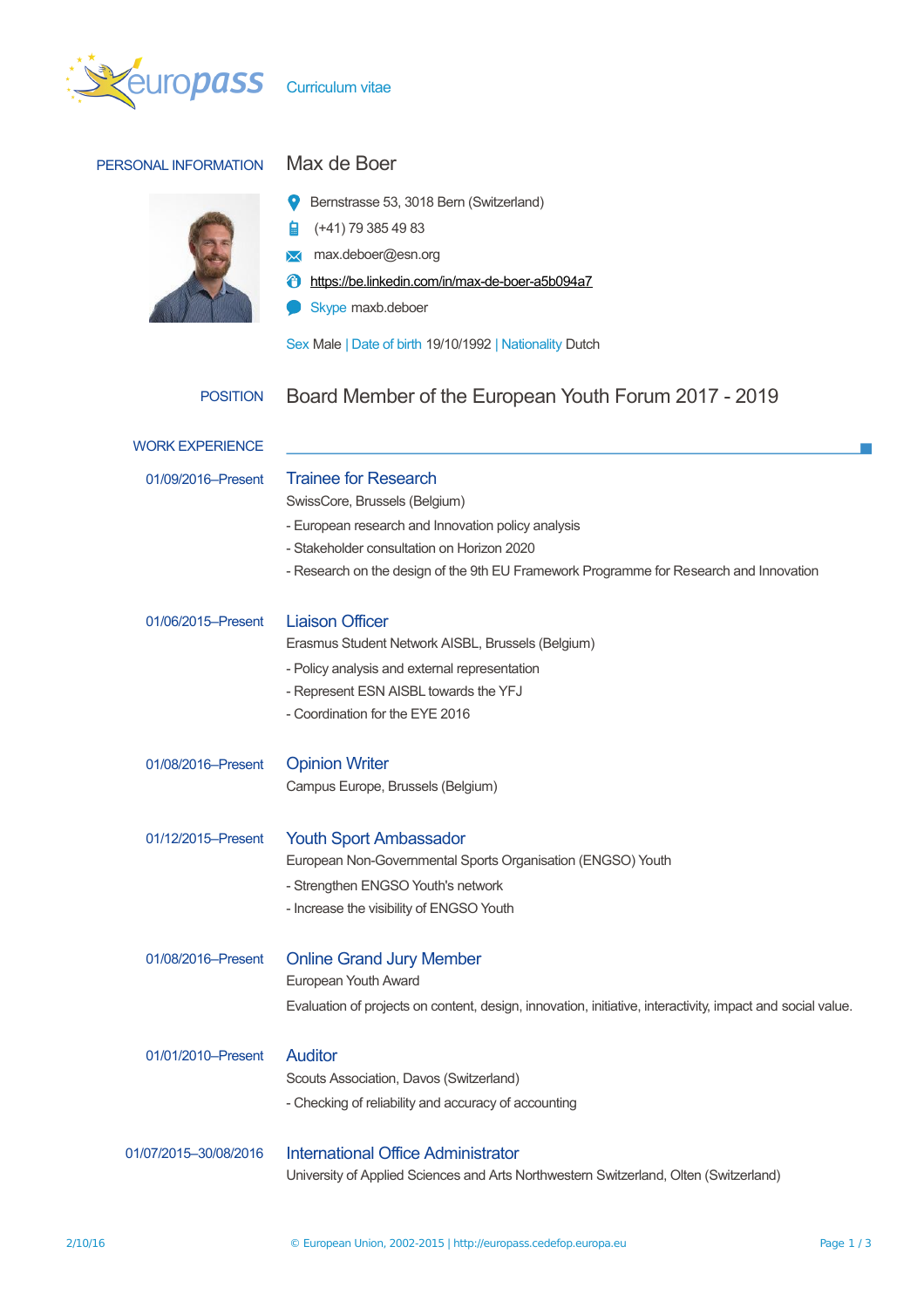

## Curriculum vitae and a state of the Max de Boer Max de Boer

| - Administrative support for student services |  |  |  |
|-----------------------------------------------|--|--|--|
|-----------------------------------------------|--|--|--|

- Support to international office coordinator

| 01/07/2014-01/07/2015         | <b>President of the Erasmus Student Network Switzerland</b><br>Winterthur (Switzerland)<br>- Steering and coordination of the board and the network composed of 15 local organizations<br>- External representation towards stakeholders                                                                                                                                                                                                                                                                                                                                                                                                                                                                                                                                         |  |  |  |  |
|-------------------------------|----------------------------------------------------------------------------------------------------------------------------------------------------------------------------------------------------------------------------------------------------------------------------------------------------------------------------------------------------------------------------------------------------------------------------------------------------------------------------------------------------------------------------------------------------------------------------------------------------------------------------------------------------------------------------------------------------------------------------------------------------------------------------------|--|--|--|--|
| 01/01/2013-30/05/2015         | <b>Student Research Associate</b><br>Institute for Tourism and Leisure, University of Applied Science HTW Chur, Chur (Switzerland)<br>- Statistical business analysis<br>- Market desk and field research                                                                                                                                                                                                                                                                                                                                                                                                                                                                                                                                                                        |  |  |  |  |
| 01/09/2013-30/05/2015         | <b>Library Assistant and Freelance Translator</b><br>University of Applied Sciences HTW Chur, Chur (Switzerland)<br>- Translation from German to English and French<br>- Workshop facilitator                                                                                                                                                                                                                                                                                                                                                                                                                                                                                                                                                                                    |  |  |  |  |
| 01/09/2013-30/03/2015         | Event, Exhibition and Project Assistant<br>University of Applied Sciences HTW Chur, Chur (Switzerland)<br>- Exhibition and event conception<br>- Representation of the faculty                                                                                                                                                                                                                                                                                                                                                                                                                                                                                                                                                                                                   |  |  |  |  |
| 01/09/2013-01/07/2014         | <b>Local President</b><br>ESN HTW Chur, Chur (Switzerland)<br>- External representation towards stakeholders<br>- Coordination and management of the board                                                                                                                                                                                                                                                                                                                                                                                                                                                                                                                                                                                                                       |  |  |  |  |
| <b>EDUCATION AND TRAINING</b> |                                                                                                                                                                                                                                                                                                                                                                                                                                                                                                                                                                                                                                                                                                                                                                                  |  |  |  |  |
| 01/09/2016-Present            | Master of Science (MSc), International Management<br><b>EQF</b> level 7<br>University of Applied Sciences Northwestern Switzerland, Basle (Switzerland)<br><b>Core Modules:</b><br>- Developing International Business Strategies<br>- Entrepreneurship and Innovation<br>- Advanced Qualitative Research Design<br>- Cross Cultural Management and Leadership<br>- Financial Reporting and Corporate Finance<br><b>Elective Modules:</b><br>- Negotiating International Strategic Alliances<br>- Business Analytics: Quantitative Methods<br>- Management Accounting<br>- Corporate Reputation and Brand Management<br>Thesis: Beyond Horizon 2020 - An Emprical Qualitative Case Study Research for the Design of the<br>Ninth Framework Programme for Research and Innovation |  |  |  |  |